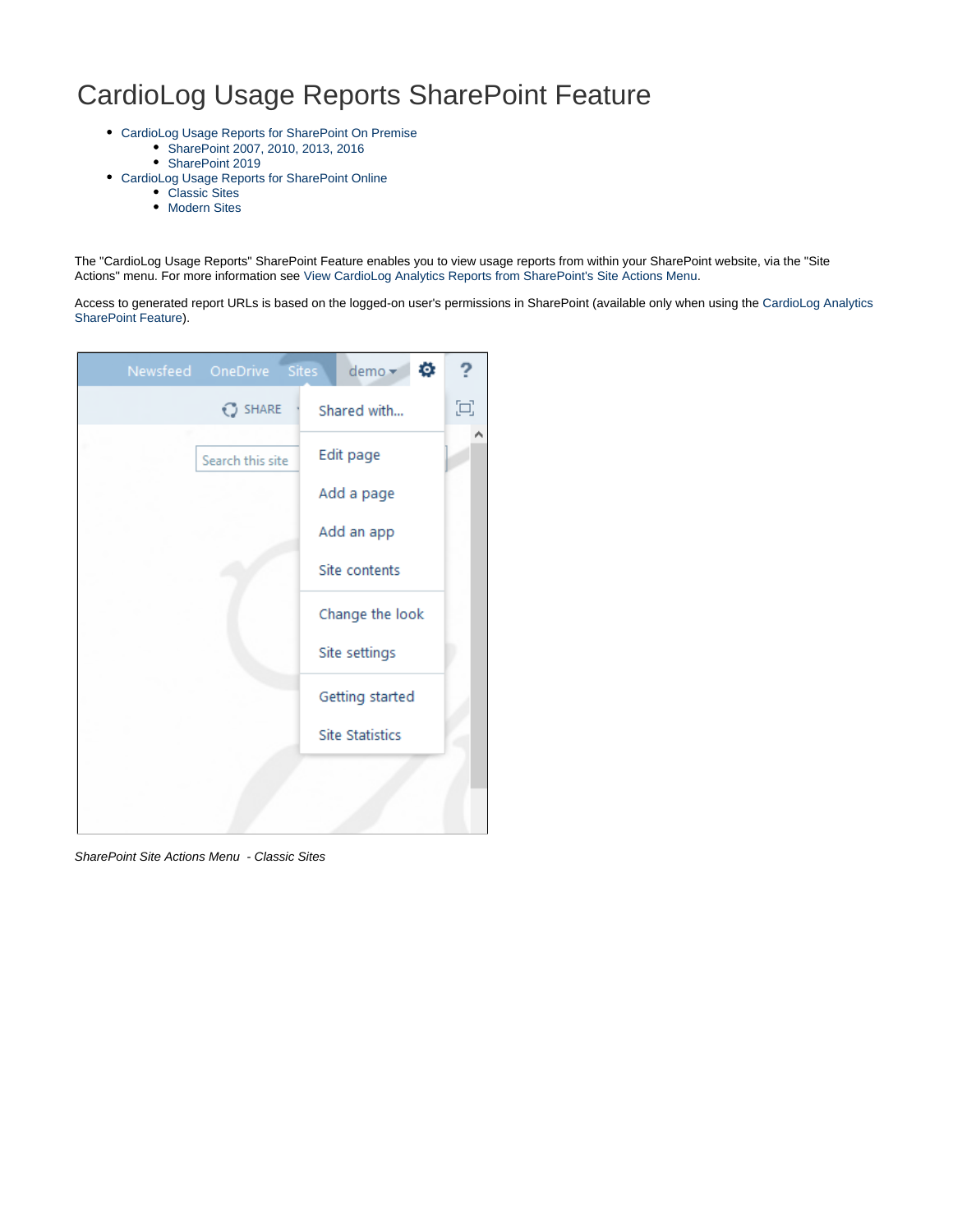|                        |                                                                                       | $\Box$ | ૹૢ૽ૺ | ? | M. |
|------------------------|---------------------------------------------------------------------------------------|--------|------|---|----|
|                        | <b>Settings</b>                                                                       |        |      |   | X  |
|                        | <b>SharePoint</b><br>Add a page<br>Add an app                                         |        |      |   |    |
| <b>Quick links</b>     | Site contents<br><b>Getting started</b><br><b>Site Statistics</b><br>Site information |        |      |   |    |
| Learn about a team sit | Site permissions<br>Site usage                                                        |        |      |   |    |
| Learn how to add a pa  | Site performance<br>Change the look<br>Site designs                                   |        |      |   |    |
| <b>Documents</b>       |                                                                                       |        |      |   |    |

SharePoint Site Actions Menu - Modern Sites

## <span id="page-1-0"></span>**CardioLog Usage Reports for SharePoint On Premise**

#### <span id="page-1-1"></span>**SharePoint 2007, 2010, 2013, 2016**

In order to install the CardioLog Usage Reports SharePoint Feature for use with SharePoint 2007, 2010, 2013 or 2016, perform the following steps:

1. Go to [CardioLog Installation Folder]\CardioLog\Setup Files\wsp. The following solutions should be available:

| Name                                                                                      | <b>Solution</b><br>Scope | Feature<br>Scope          | <b>Permission</b><br>Level | Auto<br><b>Activated</b> |
|-------------------------------------------------------------------------------------------|--------------------------|---------------------------|----------------------------|--------------------------|
| CardioLog-Usage-Reports-SharePoint-Feature-Global-FarmActivation                          | Farm                     | Farm                      | Read                       | Yes                      |
| CardioLog-Usage-Reports-SharePoint-Feature-Global-SiteCollectionActivation                | Farm                     | <b>Site</b><br>Collection | Read                       | <b>No</b>                |
| CardioLog-Usage-Reports-SharePoint-Feature-SpecificWebAppDeployment                       | Web<br>Application       | <b>Site</b><br>Collection | Read                       | <b>No</b>                |
| CardioLog-Usage-Reports-SharePoint-Feature-FullControlOnly                                | Farm                     | <b>Site</b><br>Collection | <b>Full Control</b>        | No.                      |
| CardioLog-Usage-Reports-SharePoint-Feature-Global-FarmActivation-ContributeOnly           | Farm                     | Farm                      | Contribute                 | Yes                      |
| CardioLog-Usage-Reports-SharePoint-Feature-Global-SiteCollectionActivation-ContributeOnly | Farm                     | Site<br>Collection        | Contribute                 | <b>No</b>                |

**Note:** The "Site Statistics" option will be added to the SharePoint Site Actions menu and visible to everyone with the specified permission level (or higher).

- 2. Drop the desired "CardioLogUsageReportsSolution.wsp" solution file on your SharePoint application server in C:\Program Files\Common Files\Microsoft Shared\web server extensions\**1X**\BIN\ (Where **1X** is **12** for MOSS 2007; **14** for SharePoint 2010; **15** for SharePoint 2013, **16** for SharePoint 2016)
- 3. Execute the following commands from command prompt in order to add and deploy the solution to the SharePoint farm. Edit the BIN directory path: C:\Program Files\Common Files\Microsoft Shared\web server extensions\**1X**\BIN (Where **1X** is **12** for MOSS 2007; **14** for SharePoint 2010; **15** for SharePoint 2013, **16** for SharePoint 2016):

cd c:\program files\common files\microsoft shared\web server extensions\**1X**\BIN

stsadm -o addsolution -filename CardioLogUsageReportsSolution.wsp

stsadm -o deploysolution -name CardioLogUsageReportsSolution.wsp -immediate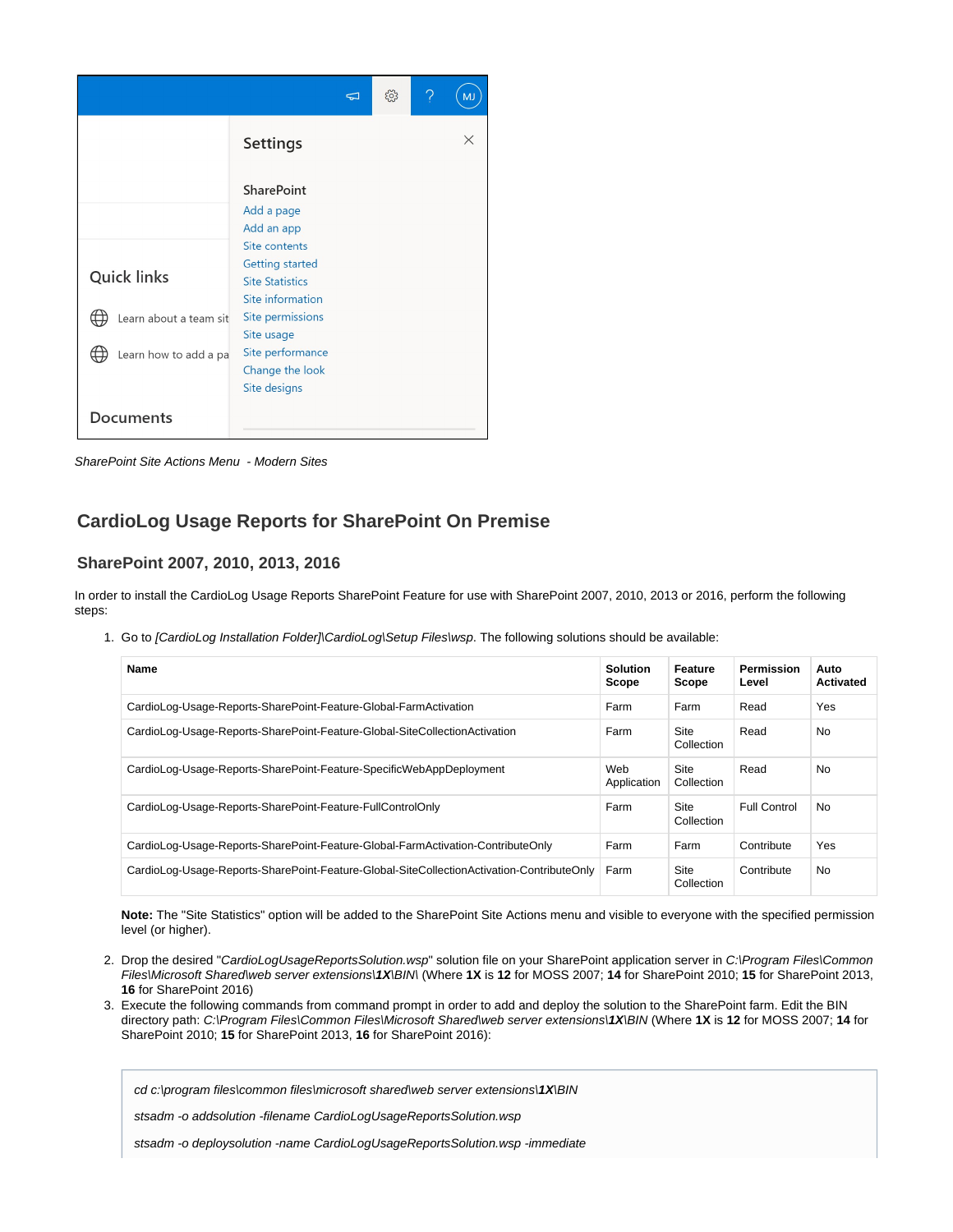- 4. If you have selected a solution that does not auto activate, you can activate the CardioLog Usage Reports feature for the site collection of your choice by navigating in SharePoint to Site Actions > Site Settings > Site Collection Administration > Site collection features > Activate the "CardioLog Usage Reports" feature.
- 5. Edit the following file on all SharePoint WFEs: C:\Program Files\Common Files\Microsoft Shared\web server extensions\**1X**\TEMPLATE\L
	- AYOUTS\CardioLogAgent\web.config (Where **1X** is 12 for MOSS 2007; 14 for SharePoint 2010, SharePoint 2013, SharePoint 2016) • <add key="EnableSpSecurity" value="true" /> Mandatory - Edit the value to be either true or false. To enable SharePoint permissions inheritance value should be true.
		- <add key="SpSecurityClaimsAuthentication" value="true" /> Optional Edit the value to be either true or false. When using claims based authentication in SharePoint value should be true.
		- <add key="SpSecurityPermissionLevel" value="View Only,Edit,Approve" /> Optional Edit the value to be a relevant SharePoint permissions level, in a comma delimited list. If none selected, "Full Control" will be used and only users with full control access to the SharePoint site will have access to the report.

**Note:** The following permission levels are available: **SharePoint 2007 and SharePoint 2010** - "Full Control," "Design," "Contribute," "Read," "Limited Access" **SharePoint 2013 and SharePoint 2016** - "View Only," "Edit," "Approve," "Manage Hierarchy," "Restricted Read," "Restricted Interfaces for Translation"

- <add key="SpSecurityCheckWebAppPolicies" value="true" /> Optional Edit the value to be either true or false. Enable this only if permissions are given from central admin through policy and not directly from the site.
- 6. Edit the following file on the CardioLog application server: [CardioLog Installation Folder]\CardioLog\web.config
	- <add key="EnableSpSecurity " value="true" /> Mandatory Edit the value to be either true or false. To enable SharePoint permissions mirroring, the value should be true.

**Note:** If you would like to uninstall the site statistics feature, please deactivate it first on every site collection.

#### <span id="page-2-0"></span>**SharePoint 2019**

In order to install the CardioLog Usage Reports SharePoint Feature for use with SharePoint 2019 classic and modern sites, perform the following steps:

- 1. Go to the **Administration** section of the navigation pane, click **System Configuration**, select **SharePoint Tree Adaptor** and then select your **SharePoint 2019** farm.
- 2. Click on **Download Sppkg** button to download the deployment package. The deployment package includes the ActivateSiteStatisticsFea ture.ps1 PowerShell script which adds the Site Statistics custom action to the SharePoint Settings menu for all selected site collections and their sub-sites.

| <b>CARDIOLOG ANALYTICS</b>                                                                                                                                     |                                                                                                                         | knowledge base   Connected As intlock-ga\administrator                                                                                                                                                                                                                                                                                                                         |
|----------------------------------------------------------------------------------------------------------------------------------------------------------------|-------------------------------------------------------------------------------------------------------------------------|--------------------------------------------------------------------------------------------------------------------------------------------------------------------------------------------------------------------------------------------------------------------------------------------------------------------------------------------------------------------------------|
| <b>B</b> Report Center<br><b>Id Analysis Center</b>                                                                                                            | SharePoint 2019 Adaptor<br>SharePoint 2019<br>Settings                                                                  |                                                                                                                                                                                                                                                                                                                                                                                |
| $\blacktriangleright$ Acquisition<br>Visitor Engagement<br>$\mathbf{Q}_{6}^{n}$ Settings                                                                       | Title:<br>SharePoint Configuration Database Name: @                                                                     | SharePoint 2019 MARVEL                                                                                                                                                                                                                                                                                                                                                         |
| Administration<br><b>Black List</b><br>CardioLog Scheduling Service<br><b>IIS Log Import</b><br><b>Product License</b><br>Roles<br><b>System Configuration</b> | <b>Advanced Settings:</b><br>Authentication: <sup>@</sup><br>SharePoint Admin Center URL:<br><b>Additional Actions:</b> | Import document versioning information for your SharePoint lists and libraries<br>□ Import metadata information for your SharePoint List Items, Documents or Sites. Manage Metadata<br>MARVEL\administrator (Windows)<br>Set<br>http://sp2019devop:45289/<br><b>Update Tracking Feature</b><br><b>Uninstall Tracking Feature</b><br>Download Sppkg<br>Install Tracking Feature |
| <b>System Diagnostics</b><br><b>URL Mappings</b>                                                                                                               | <b>Web Sites</b><br>$\alpha$<br>Select Zone<br>v<br>All Web Sites                                                       | Selected Web Sites (Select at least one web site) <sup>9</sup><br>http://sp2019devop/ (Default)<br>$\,$<br>http://sp2019devop:19686/ (Default)<br>$\,<$                                                                                                                                                                                                                        |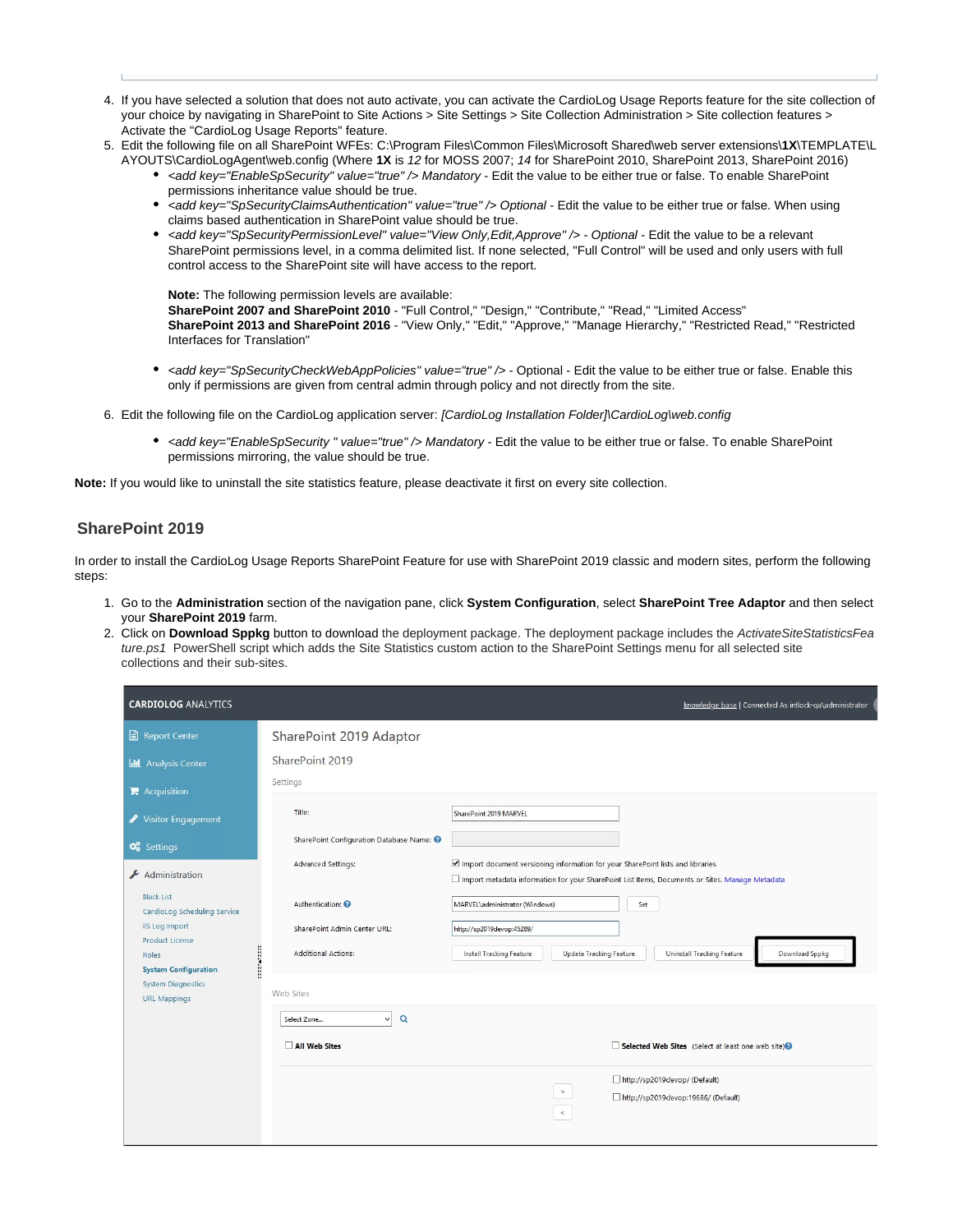SharePoint Tree Adaptor Settings

- 3. Right click the sppkg-deployment-archive.zip file, select Properties > General and click on "Unblock" before unzipping it.
- 4. Open the sites.json file and verify that the SiteStatisticsUrl is correct (edit the URL prefix if you are using a dedicate tracking server).

"SiteStatisticsUrl":"/\_layouts/CardioLogAgent/ReportDispatcher.aspx?url={SiteUrl}"

- 5. Execute the ActivateSiteStatisticsFeature.ps1 script in PowerShell. Make sure the you have the following prerequisites before executing the PowerShell script:
	- You must have [PowerShell version 5.1](https://www.microsoft.com/en-us/download/details.aspx?id=54616) or higher.
	- The credentials of the SharePoint farm administrator.
- 6. Select the permissions level that will be used. Only users with the selected permissions level to the SharePoint site will have access to the report.

The following permission levels are available: "View Only", "Limited Access", "Read", "Contribute", "Edit", "Design", "Full Control".

## <span id="page-3-0"></span>**CardioLog Usage Reports for SharePoint Online**

#### <span id="page-3-1"></span>**Classic Sites**

1. In your SharePoint Online site Solution Gallery browse to: https://intlock.sharepoint.com]/\_catalogs/solutions/forms/allitems.aspx Edit the base URL to match your site.

'SharePoint Online' Site Solution Gallery

- 2. Select **Upload Solution** > **Choose File** > and select [CardioLog Installation Folder]\Setup Files\wsp\CardioLog-Usage-Reports-SharePoint-Feature-Global-SiteCollectionActivation\CardioLogUsageReportsSolution.wsp and then click **Activate**.
- 3. Navigate to CardioLog Analytics Integration solution configuration page in your browser: [https://intlock.sharepoint.com]/CardioLogAnalyti cs/Configuration.2.0.8.0.aspx Edit the base URL to match your site.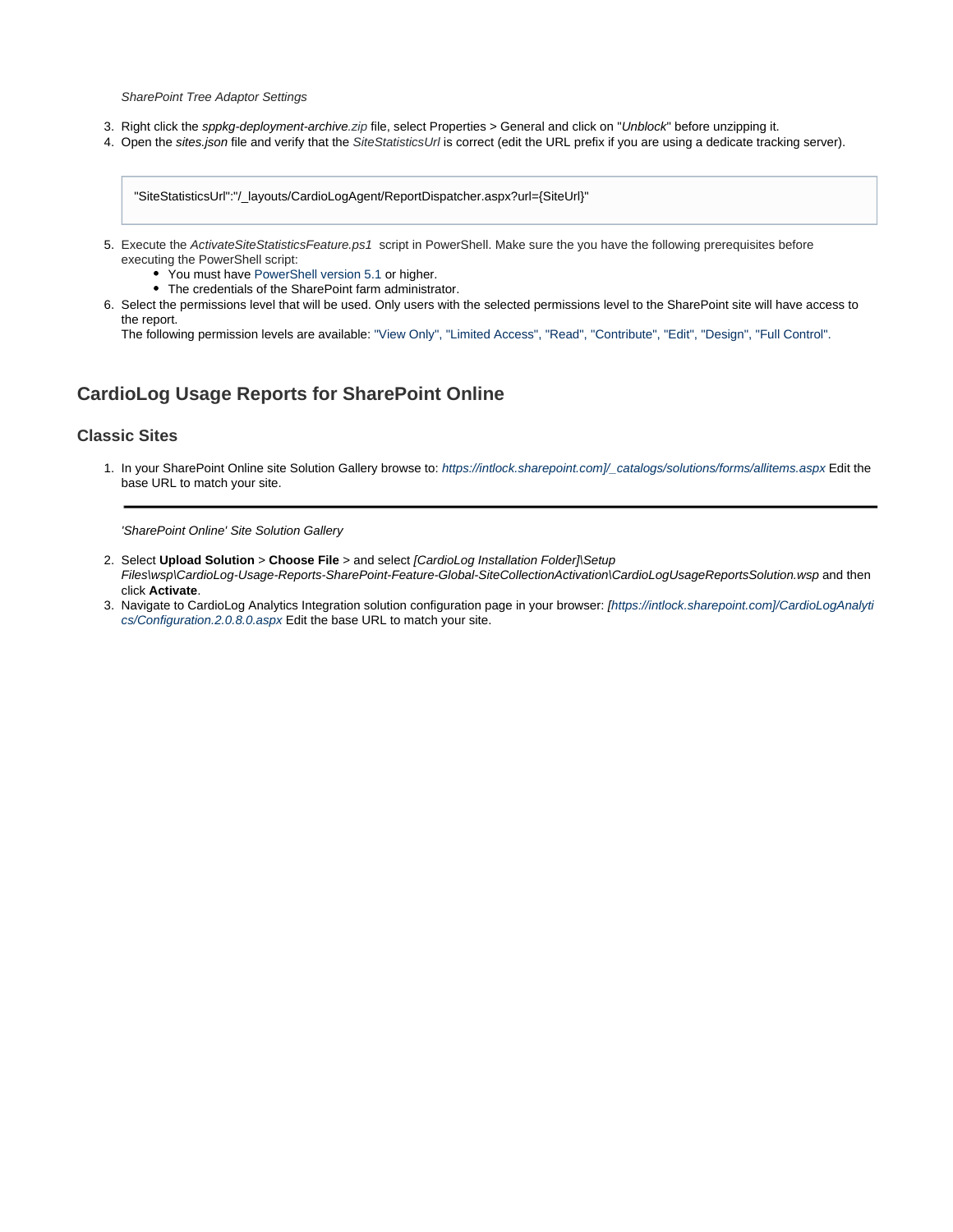CardioLog Analytics Integration Solution Configuration Page

4. Edit the tracking code and add the following value to the configuration settings and click OK. Edit the CardioLog server public DNS name used in your system, the URL should be accessible over the internet.



statisticsPath: 'https://<cardiologserverdnsname>/CardioLogAgent/ReportDispatcher.aspx'

5. Go to the CardioLog application server, open **IIS**, expand the CardioLog website and CardioLogAgent web application, switch to **Content View**, click the **ReportDispatcher.aspx** page and select **Switch to Features View**, choose **Authentication**, enable Windows Authentication and disable Anonymous Authentication.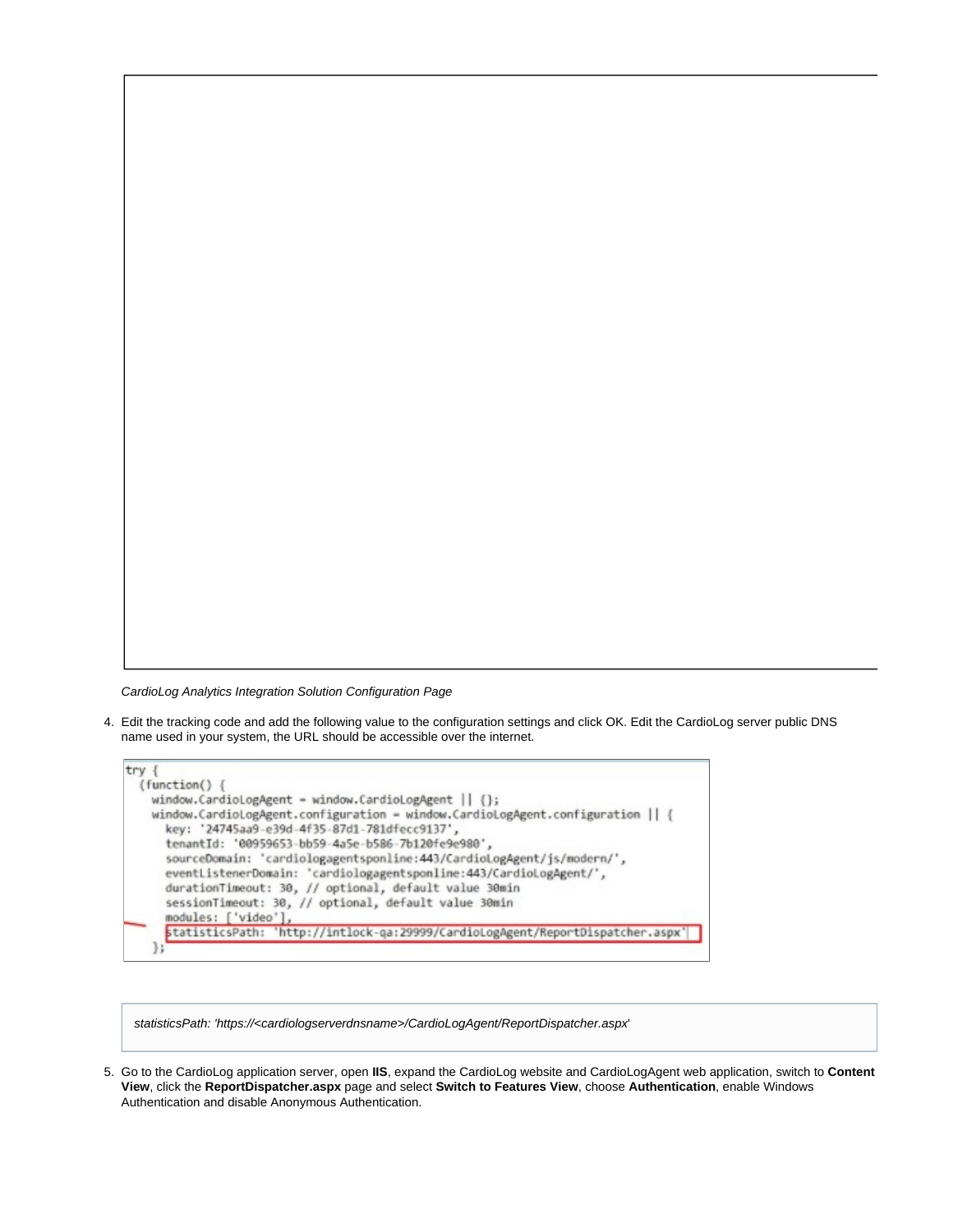| <b>Application Pools</b> | Name                          | Status   | Response Type           |
|--------------------------|-------------------------------|----------|-------------------------|
| Sites                    | Anonymous Authentication      | Disabled |                         |
| CardioLog                | <b>ASP.NET Impersonation</b>  | Disabled |                         |
| ADTree                   | <b>Basic Authentication</b>   | Disabled | HTTP 401 Challenge      |
| aspnet_client            | Forms Authentication          | Disabled | HTTP 302 Login/Redirect |
| CardioLog                | <b>Windows Authentication</b> | Enabled  | HTTP 401 Challenge      |
| CardioLogAgent<br>v      |                               |          |                         |
| bin                      |                               |          |                         |
| images                   |                               |          |                         |
| is.<br>scrollpane        |                               |          |                         |
| ReportDispatch           |                               |          |                         |
| CardioLogAPI             |                               |          |                         |
| EventCollector           |                               |          |                         |

### <span id="page-5-0"></span>**Modern Sites**

In order to install the CardioLog Usage Reports SharePoint Feature for use with SharePoint Online classic and modern sites, perform the following steps:

- 1. Go to the **Administration** section of the navigation pane, click **System Configuration**, select **SharePoint Tree Adaptor** and then select your **SharePoint Online** farm.
- 2. Click on **Download** button to download the deployment package. The deployment package includes the ActivateSiteStatisticsFeature.ps 1 PowerShell script which adds the Site Statistics custom action to the SharePoint Settings menu for all selected site collections and their sub-sites.

| SharePoint Online Adaptor            |                                                                                   |       |                                                               |  |
|--------------------------------------|-----------------------------------------------------------------------------------|-------|---------------------------------------------------------------|--|
| <b>SharePoint Online</b>             |                                                                                   |       |                                                               |  |
| Settings                             |                                                                                   |       |                                                               |  |
| Title:                               | SharePoint Online API                                                             |       |                                                               |  |
| SharePoint Admin Center URL: @       | https://intlock-admin.sharepoint.com                                              |       |                                                               |  |
| Authentication:                      | clgdev@Intlock.onmicrosoft.com (Microsoft Live ID)                                | Set   |                                                               |  |
| <b>Advanced Settings:</b>            | Import document versioning information for your SharePoint lists and<br>libraries |       |                                                               |  |
| <b>Additional Actions:</b>           | Download                                                                          |       | Tracking installation package download button.                |  |
| <b>Web Sites</b>                     |                                                                                   |       |                                                               |  |
| $\mathbf{v}$ $\alpha$<br>Select Zone |                                                                                   |       |                                                               |  |
| All Web Sites                        |                                                                                   |       | Selected Web Sites (Select at least one web site)             |  |
|                                      |                                                                                   |       | https://intlock.sharepoint.com/                               |  |
|                                      |                                                                                   |       | https://intlock.sharepoint.com/sites/B&G                      |  |
|                                      |                                                                                   |       | https://intlock.sharepoint.com/sites/dev                      |  |
|                                      |                                                                                   |       | https://intlock.sharepoint.com/sites/ModernCommunicationSite  |  |
|                                      |                                                                                   |       | https://intlock.sharepoint.com/sites/ModernCommunicationsSite |  |
|                                      |                                                                                   | $\,<$ | https://intlock.sharepoint.com/sites/ModernPublicTS           |  |

SharePoint Tree Adaptor Settings

- 3. Right click the WSP-Tracking-Install-Script.zip file, select Properties > General and click on "Unblock" before unzipping it.
- 4. Open the sites.json file and verify that the SiteStatisticsUrl is correct (edit the <cardiologserverdnsname> CardioLog application server / tracking server public DNS name).

"SiteStatisticsUrl":"https://<cardiologserverdnsname>/CardioLogAgent/ReportDispatcher.aspx?url={SiteUrl}"